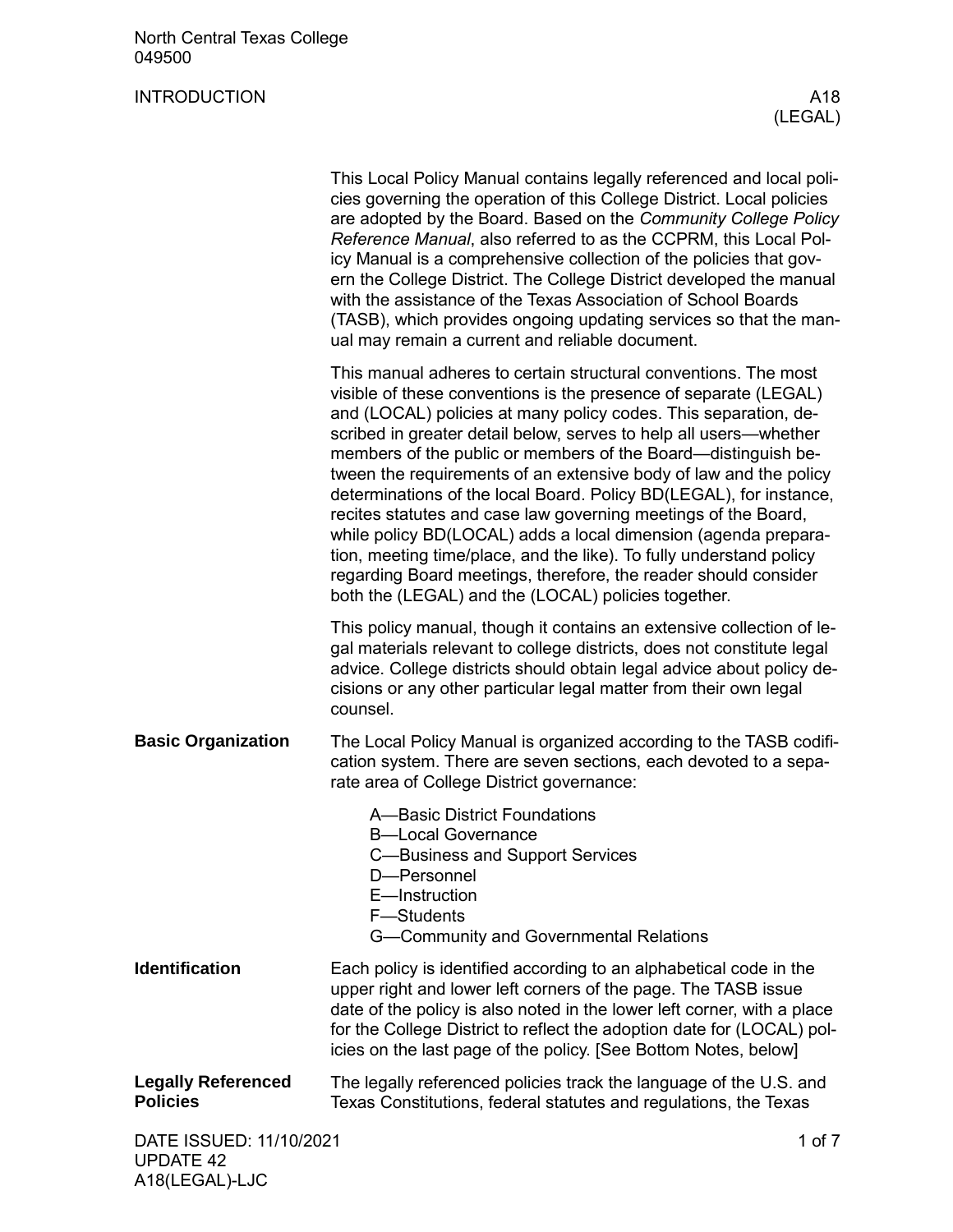|                                 | Education Code and other Texas law, attorney general opinions,<br>Texas Higher Education Coordinating Board rules, the Texas Ad-<br>ministrative Code, and other sources of authority defining govern-<br>ance of community college districts in the state of Texas. Policy<br>statements that cite court cases or attorney general opinions stand<br>only for the specific statements in the policy and do not otherwise<br>implicate the entire opinion. Such citations are provided only for<br>reference; no other meaning is implied or intended. |
|---------------------------------|--------------------------------------------------------------------------------------------------------------------------------------------------------------------------------------------------------------------------------------------------------------------------------------------------------------------------------------------------------------------------------------------------------------------------------------------------------------------------------------------------------------------------------------------------------|
|                                 | All legally referenced policies have the designation "(LEGAL)" in<br>the upper right corner of each page directly below the alphabetical<br>code. This information is repeated in the lower left corner.                                                                                                                                                                                                                                                                                                                                               |
|                                 | The absence of a (LEGAL) policy at a given policy code in this<br>manual may mean either that the law is silent regarding this topic<br>or that the law bearing on such topic was determined to be inap-<br>propriate for inclusion in a Board governance manual.                                                                                                                                                                                                                                                                                      |
| No Adoption                     | Please note that (LEGAL) policies are NOT adopted by the Board.<br>These policies are snapshots of often rapidly evolving law and are<br>intended to inform decision makers and others of the legal context.<br>Some delay will occur between the enactment of new law and its<br>reflection in the manual. Current law will supersede any out-of-date<br>(LEGAL) policy, in accordance with BE(LOCAL) in this manual.                                                                                                                                 |
| <b>Local Policies</b>           | Local policies are identified by the designation "(LOCAL)" directly<br>below the alphabetical code in the upper right corner of each page<br>and next to the code in the lower left corner.                                                                                                                                                                                                                                                                                                                                                            |
|                                 | Local policies that are preceded by a (LEGAL) policy in the same<br>code generally expand on, or qualify, the legally referenced provi-<br>sions. Other (LOCAL) policies stand alone, portraying the Board's<br>stated intentions in areas not otherwise addressed by law.                                                                                                                                                                                                                                                                             |
| Versions                        |                                                                                                                                                                                                                                                                                                                                                                                                                                                                                                                                                        |
|                                 | TASB Community College Services created local policy versions to<br>reflect language common to many college districts. The Board de-<br>termines whether a version is appropriate for the College District<br>and, if so, adopts it as Board policy. The (LOCAL) versions are<br>identified by a letter combination such as "AJC" or "BJC" in the<br>lower left corner of the page.                                                                                                                                                                    |
| <b>Unique Local</b><br>Policies | A unique local policy developed by the College District can be dis-<br>tinguished from the standard local versions by the designation (LO-<br>CAL)-X in the lower left corner of the page.                                                                                                                                                                                                                                                                                                                                                             |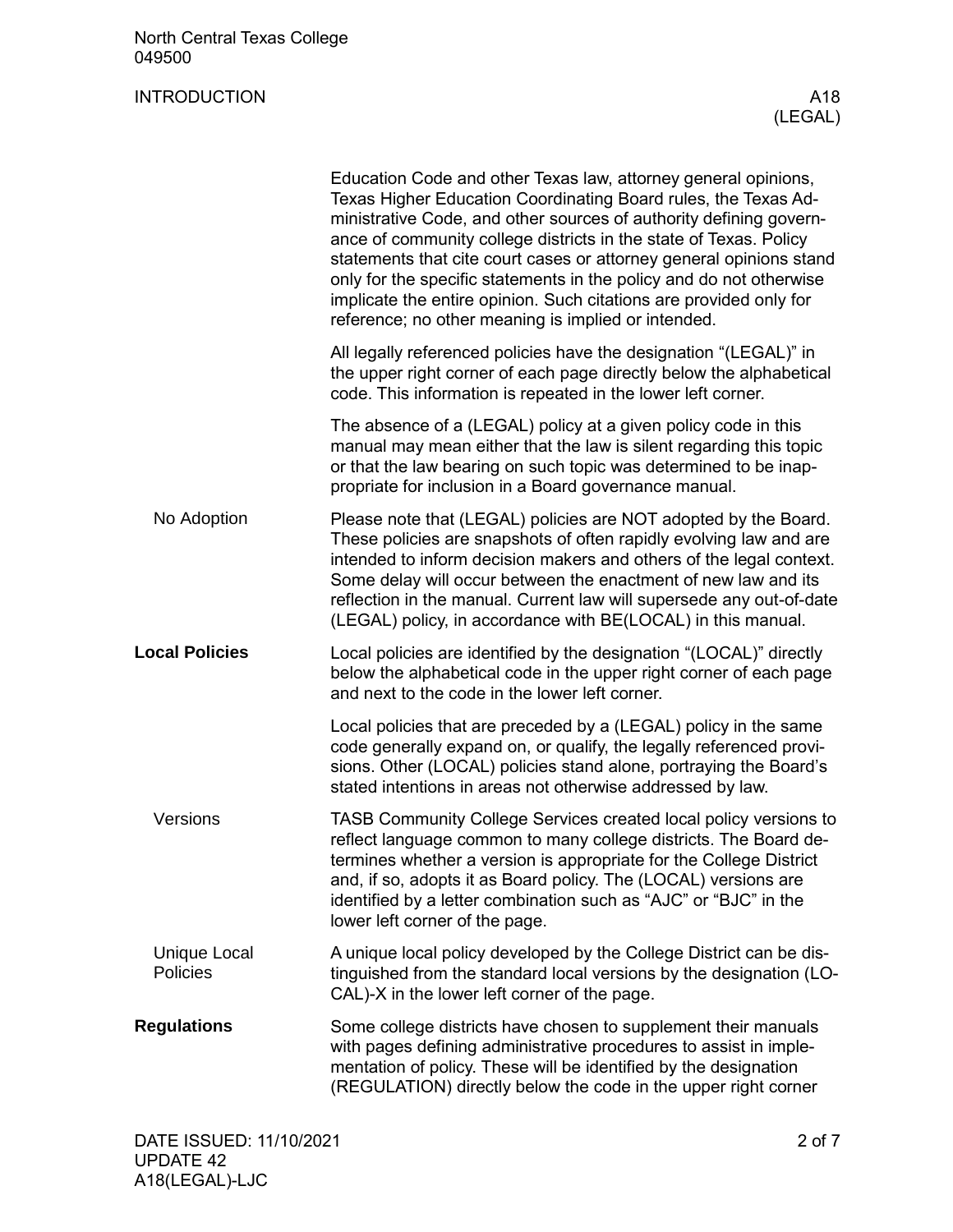| North Central Texas College<br>049500 |                                                                                                                                                                                                                                                                                                                                                                                                                                                                                                                                                                                         |
|---------------------------------------|-----------------------------------------------------------------------------------------------------------------------------------------------------------------------------------------------------------------------------------------------------------------------------------------------------------------------------------------------------------------------------------------------------------------------------------------------------------------------------------------------------------------------------------------------------------------------------------------|
| <b>INTRODUCTION</b>                   | A <sub>18</sub><br>(LEGAL)                                                                                                                                                                                                                                                                                                                                                                                                                                                                                                                                                              |
|                                       | and next to the code in the lower left corner. Administrative regula-<br>tions should remain under the authority of the Chief Executive Of-<br>ficer and should not be formally adopted by the Board.                                                                                                                                                                                                                                                                                                                                                                                   |
| <b>Exhibits</b>                       | Exhibits are pages with forms, notices, and the like that are used<br>by the College District. While most are not formally adopted by the<br>Board, they are sometimes included in the College District's man-<br>ual to assist in the implementation of policy. Exhibits have the des-<br>ignation (EXHIBIT) directly below the code, in the upper right cor-<br>ner, and are so noted in the lower left corner as well. Multiple<br>exhibits under the same code are usually preceded by a cover<br>page listing the various exhibits.                                                |
| <b>Document Order</b>                 | The usual sequence of materials, should all four documents be<br>found at a given code, is (LEGAL), followed by (LOCAL), followed<br>by (REGULATION), and then by (EXHIBIT).                                                                                                                                                                                                                                                                                                                                                                                                            |
| <b>Cross-Index</b>                    | A comprehensive cross-index at the beginning of the manual lists<br>entries/topics and provides the policy codes under which infor-<br>mation is found. Entries in the cross-index reflect statutory termi-<br>nology, common usage, and significant margin notes. The cross-in-<br>dex may contain references to codes and topics that do not have a<br>corresponding page in the manual. For college districts with Policy<br>On Line <sup>®</sup> manuals, the cross-index contains active links to the<br>identified policy codes where materials on a given topic may be<br>found. |
| <b>Tables of Contents</b>             | Each section of the manual is preceded by a table of contents list-<br>ing the policy topics in that section with their respective codes. The<br>tables of contents, like the cross-index, are designed for expansion<br>and may contain codes and topics that do not have a correspond-<br>ing page in the manual.                                                                                                                                                                                                                                                                     |
| Policy On Line                        | In the Policy On Line <sup>®</sup> manual, the table of contents for a particular<br>section contains a list of documents-each an active link-that ap-<br>pear in that section. Please note for this reason, the hard copy and<br>electronic tables of contents may differ.                                                                                                                                                                                                                                                                                                             |
| <b>Margin Notes</b>                   | Margin notes within a policy provide a key to the content of the<br>section they accompany. Major margin notes may be listed in the<br>cross-index. Margin notes also provide a useful way to organize or<br>map the information. Margin notes aligning on the left margin re-<br>flect generally independent topics. Indented margin notes are used<br>to mark information within a topic area introduced by the major,<br>nonindented margin note.                                                                                                                                    |
| <b>Bottom Notes</b>                   | The following bottom notes appear on the lower left corner of all<br>policies and exhibits in the manual:                                                                                                                                                                                                                                                                                                                                                                                                                                                                               |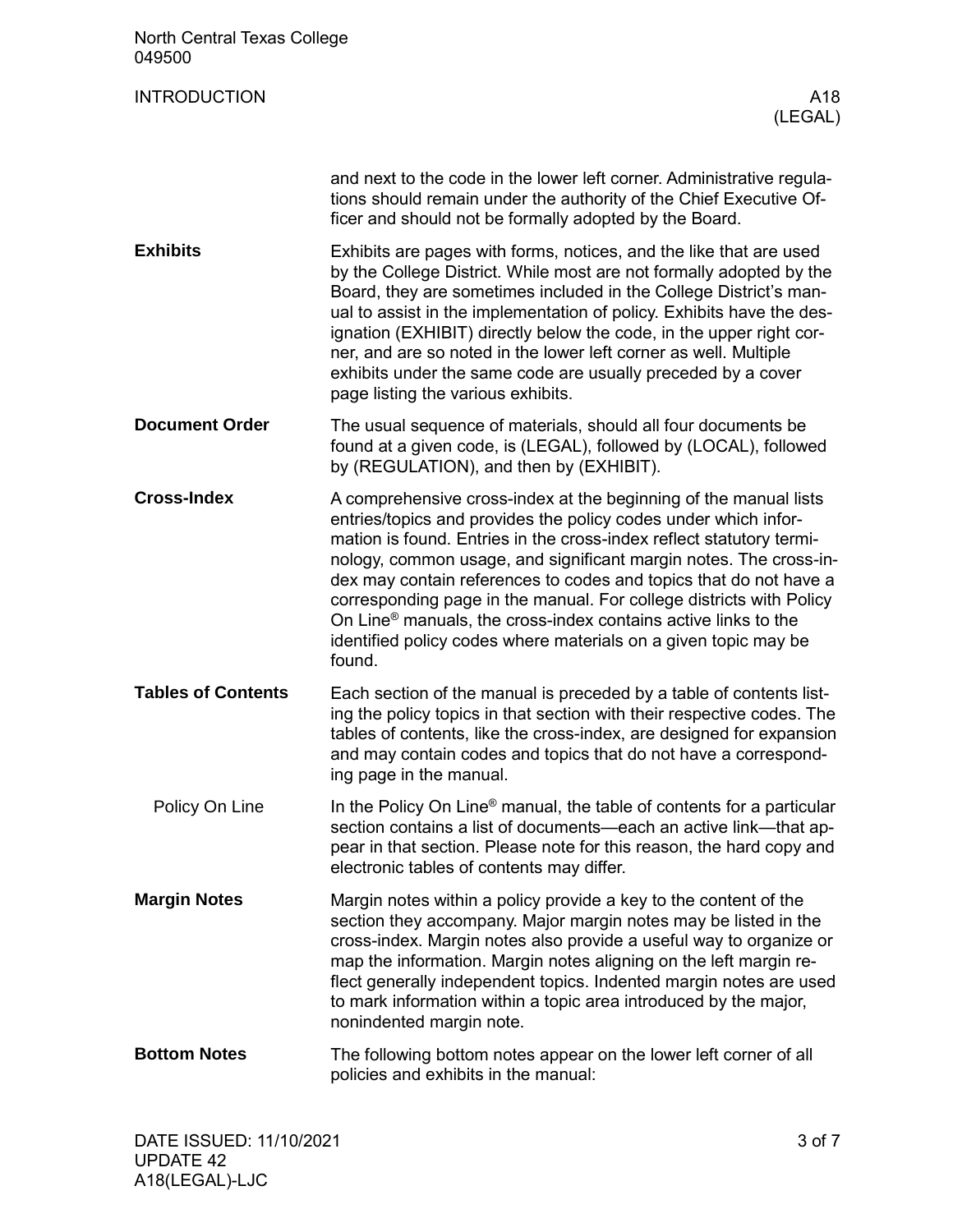|        |  | North Central Texas College |
|--------|--|-----------------------------|
| 049500 |  |                             |

| <b>NUITH CENTRAL TEXAS CONEGE</b><br>049500 |                                                                                                                                                                                                                                                                                  |  |                                                                                                                                                                                                    |
|---------------------------------------------|----------------------------------------------------------------------------------------------------------------------------------------------------------------------------------------------------------------------------------------------------------------------------------|--|----------------------------------------------------------------------------------------------------------------------------------------------------------------------------------------------------|
| <b>INTRODUCTION</b>                         |                                                                                                                                                                                                                                                                                  |  | A18<br>(LEGAL)                                                                                                                                                                                     |
|                                             |                                                                                                                                                                                                                                                                                  |  |                                                                                                                                                                                                    |
|                                             | DATE ISSUED:                                                                                                                                                                                                                                                                     |  | This indicates the date on which the<br>document was last issued or revised. Note<br>that this is not the adoption date (see below).                                                               |
|                                             | <b>UPDATE:</b>                                                                                                                                                                                                                                                                   |  | On the line beneath the DATE ISSUED,<br>each policy will show the update number or,<br>in some cases, the Local District Update<br>(LDU) number in which that policy was most<br>recently revised. |
|                                             | ADOPTED:                                                                                                                                                                                                                                                                         |  | In this space, the College District should<br>enter the date of adoption by the Board. This<br>bottom note appears only on the last page of<br>a (LOCAL) policy.                                   |
| <b>Page Numbering</b>                       | Pages are numbered consecutively within individual documents in<br>the manual, e.g., 1 of 2; 2 of 2. This system provides for convenient<br>maintenance of the manual, since adding or deleting a page from<br>one policy does not alter the page numbers of the other policies. |  |                                                                                                                                                                                                    |
| <b>Abbreviations in</b><br><b>Citations</b> | The following abbreviations are used in the italicized legal citations<br>in the manual:                                                                                                                                                                                         |  |                                                                                                                                                                                                    |
|                                             | <b>Abbreviation</b>                                                                                                                                                                                                                                                              |  | <b>Full Form</b>                                                                                                                                                                                   |
|                                             | Art.                                                                                                                                                                                                                                                                             |  | Article                                                                                                                                                                                            |
|                                             | Atty. Gen. L.A.                                                                                                                                                                                                                                                                  |  | <b>Attorney General Letter Advisory</b>                                                                                                                                                            |
|                                             | Atty. Gen. L.O.                                                                                                                                                                                                                                                                  |  | <b>Attorney General Letter Opinion</b>                                                                                                                                                             |
|                                             | Atty. Gen. Op.                                                                                                                                                                                                                                                                   |  | <b>Attorney General Opinion</b>                                                                                                                                                                    |
|                                             | Atty. Gen. ORD                                                                                                                                                                                                                                                                   |  | <b>Attorney General Open Records</b><br>Decision                                                                                                                                                   |
|                                             | C.F.R.                                                                                                                                                                                                                                                                           |  | Code of Federal Regulations                                                                                                                                                                        |
|                                             | Civ. Prac. & Rem. Code                                                                                                                                                                                                                                                           |  | <b>Texas Civil Practices and Remedies</b><br>Code                                                                                                                                                  |
|                                             | <b>Education Code</b>                                                                                                                                                                                                                                                            |  | <b>Texas Education Code</b>                                                                                                                                                                        |
|                                             | <b>Election Code</b>                                                                                                                                                                                                                                                             |  | <b>Texas Election Code</b>                                                                                                                                                                         |
|                                             | F.Supp.                                                                                                                                                                                                                                                                          |  | <b>Federal Supplement</b>                                                                                                                                                                          |
|                                             | F.2d                                                                                                                                                                                                                                                                             |  | Federal Reporter, Second Series                                                                                                                                                                    |
|                                             | F.3d                                                                                                                                                                                                                                                                             |  | Federal Reporter, Third Series                                                                                                                                                                     |

Family Code **Texas Family Code**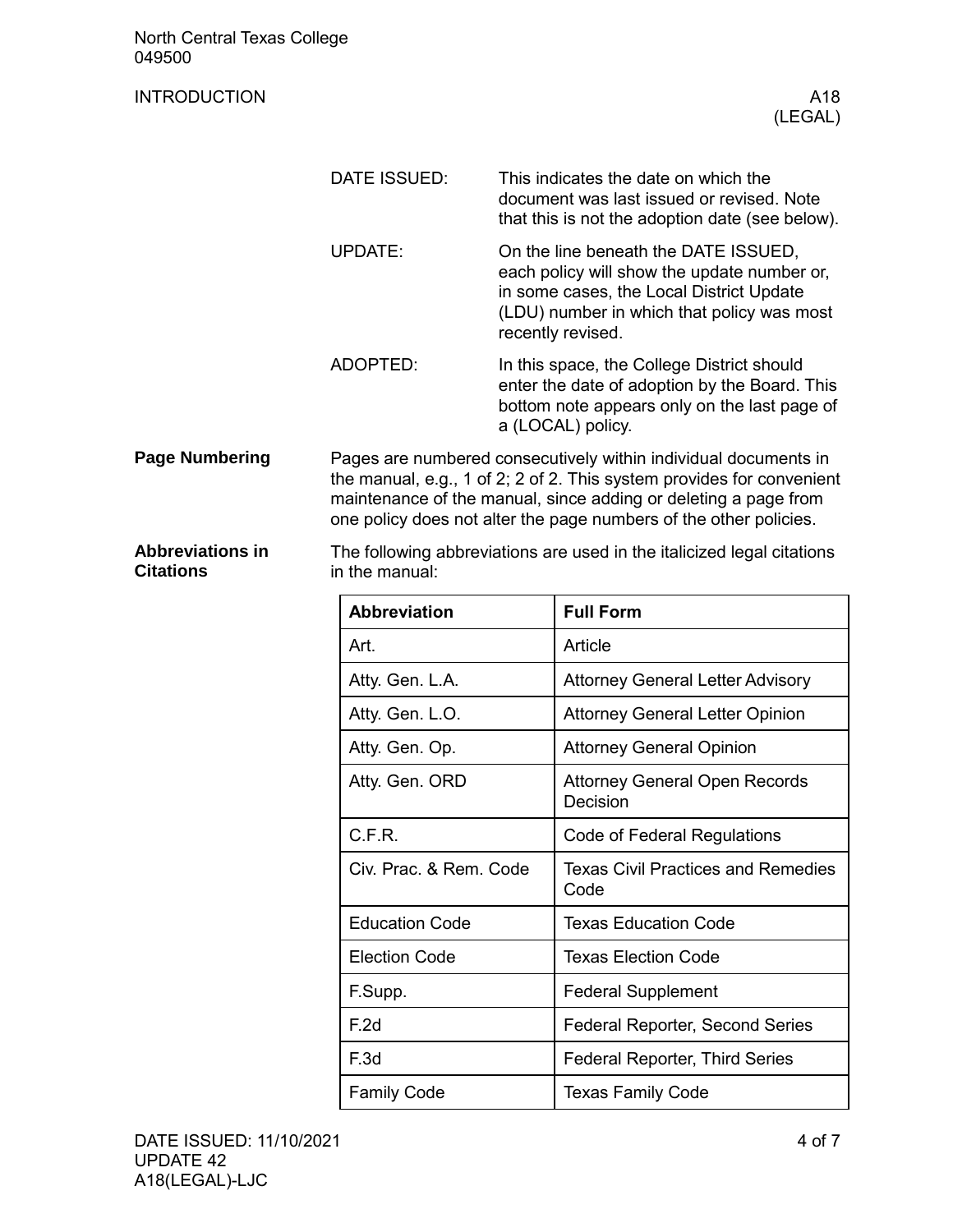| <b>Abbreviation</b>         | <b>Full Form</b>                                                                                       |
|-----------------------------|--------------------------------------------------------------------------------------------------------|
| Gov't Code                  | <b>Texas Government Code</b>                                                                           |
| <b>Health Code</b>          | <b>Texas Health and Safety Code</b>                                                                    |
| <b>Human Resources Code</b> | <b>Texas Human Resources Code</b>                                                                      |
| <b>Insurance Code</b>       | <b>Texas Insurance Code</b>                                                                            |
| Labor Code                  | <b>Texas Labor Code</b>                                                                                |
| Local Gov't Code            | <b>Texas Local Government Code</b>                                                                     |
| <b>Occupations Code</b>     | <b>Texas Occupations Code</b>                                                                          |
| <b>Penal Code</b>           | <b>Texas Penal Code</b>                                                                                |
| S.Ct.                       | <b>Supreme Court Reporter</b>                                                                          |
| S.W.                        | Southwestern Reporter                                                                                  |
| S.W.2d                      | Southwestern Reporter, Second<br><b>Series</b>                                                         |
| <b>TAC</b>                  | <b>Texas Administrative Code</b>                                                                       |
| <b>Tax Code</b>             | <b>Texas Tax Code</b>                                                                                  |
| <b>THECB</b>                | <b>Texas Higher Education</b><br><b>Coordinating Board</b>                                             |
| Tex. Const.                 | <b>Texas Constitution</b>                                                                              |
| Trans. Code                 | <b>Texas Transportation Code</b>                                                                       |
| U.S.                        | <b>United States Reporter</b>                                                                          |
| U.S.C.                      | <b>United States Code</b>                                                                              |
| U.S. Const.                 | <b>Constitution of the United States</b>                                                               |
| Tex. Rev. Civ. Stat.        | <b>Texas Revised Civil Statutes</b><br>(formerly "V.A.T.S." or "Vernon's<br>Annotated Texas Statutes") |

### **Abbreviations in Text**

The following abbreviations are used in the text of the policies:

| <b>Abbreviation</b>       | <b>Full Form</b>                                           |
|---------------------------|------------------------------------------------------------|
| <b>Coordinating Board</b> | <b>Texas Higher Education</b><br><b>Coordinating Board</b> |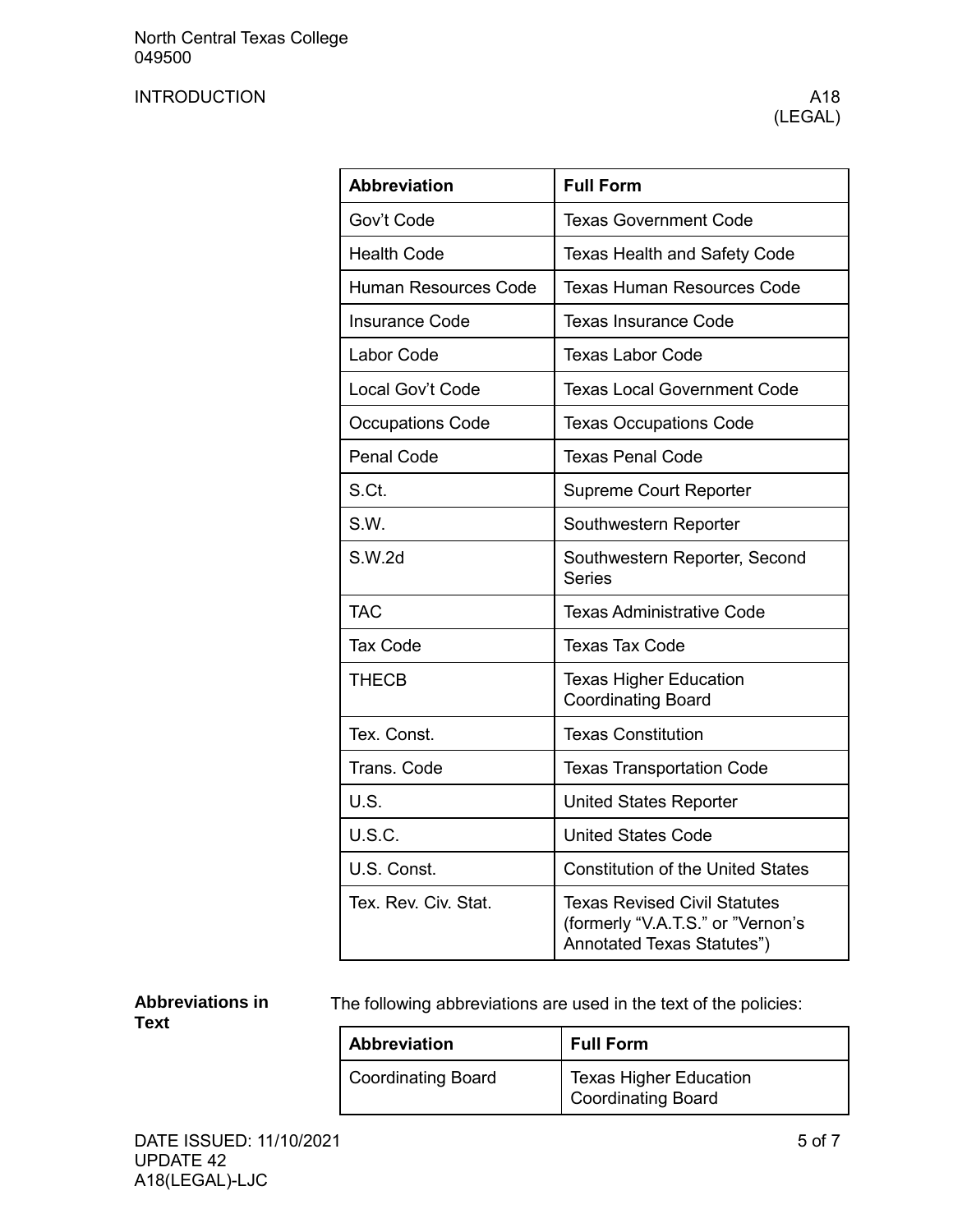|                                                             | <b>Abbreviation</b>                                                                                                                                                                                                                                                                                                                   | <b>Full Form</b>                                                                                                                                                                                                 |  |
|-------------------------------------------------------------|---------------------------------------------------------------------------------------------------------------------------------------------------------------------------------------------------------------------------------------------------------------------------------------------------------------------------------------|------------------------------------------------------------------------------------------------------------------------------------------------------------------------------------------------------------------|--|
|                                                             | <b>Education Code</b>                                                                                                                                                                                                                                                                                                                 | <b>Texas Education Code</b>                                                                                                                                                                                      |  |
|                                                             | <b>Election Code</b>                                                                                                                                                                                                                                                                                                                  | <b>Texas Election Code</b>                                                                                                                                                                                       |  |
|                                                             | <b>Government Code</b>                                                                                                                                                                                                                                                                                                                | <b>Texas Government Code</b>                                                                                                                                                                                     |  |
|                                                             | <b>Health and Safety Code</b>                                                                                                                                                                                                                                                                                                         | <b>Texas Health and Safety Code</b>                                                                                                                                                                              |  |
|                                                             | <b>Human Resources Code</b>                                                                                                                                                                                                                                                                                                           | <b>Texas Human Resources Code</b>                                                                                                                                                                                |  |
|                                                             | <b>Insurance Code</b>                                                                                                                                                                                                                                                                                                                 | <b>Texas Insurance Code</b>                                                                                                                                                                                      |  |
|                                                             | Labor Code                                                                                                                                                                                                                                                                                                                            | <b>Texas Labor Code</b>                                                                                                                                                                                          |  |
|                                                             | <b>Local Government Code</b>                                                                                                                                                                                                                                                                                                          | <b>Texas Local Government Code</b>                                                                                                                                                                               |  |
|                                                             | <b>Occupations Code</b>                                                                                                                                                                                                                                                                                                               | <b>Texas Occupations Code</b>                                                                                                                                                                                    |  |
|                                                             | <b>Penal Code</b>                                                                                                                                                                                                                                                                                                                     | <b>Texas Penal Code</b>                                                                                                                                                                                          |  |
|                                                             | <b>Administrative Code</b>                                                                                                                                                                                                                                                                                                            | <b>Texas Administrative Code</b><br>(compilation of state agency rules<br>and regulations)                                                                                                                       |  |
|                                                             | <b>Tax Code</b>                                                                                                                                                                                                                                                                                                                       | <b>Texas Tax Code</b>                                                                                                                                                                                            |  |
|                                                             | U.S.                                                                                                                                                                                                                                                                                                                                  | <b>United States</b>                                                                                                                                                                                             |  |
| <b>Citations</b>                                            | previous citation.                                                                                                                                                                                                                                                                                                                    | Citations that occur at the end of a provision or paragraph apply<br>only to that text. Citations that are separated from the policy text by<br>a double space govern all material above the citation or up to a |  |
| <b>Official Manual</b>                                      | The official manual of the College District has been designated in<br>accordance with BE(LOCAL). No other manuals shall be consid-<br>ered authoritative or binding.                                                                                                                                                                  |                                                                                                                                                                                                                  |  |
|                                                             | Revisions and amendments to the policy manual may result from a<br>TASB-initiated update or the College District's initiative.                                                                                                                                                                                                        |                                                                                                                                                                                                                  |  |
| <b>Revisions</b><br><b>TASB-Initiated</b><br><b>Updates</b> | TASB periodically issues Community College Policy Reference<br>Manual and localized policy manual updates in response to<br>changes effected by legal authority governing college districts.<br>TASB updates, which are numbered sequentially, present to the lo-<br>cal Board (LEGAL) policies for its review, but not adoption, and |                                                                                                                                                                                                                  |  |

cal Board (LEGAL) policies for its review, but not adoption, and (LOCAL) policies for its consideration and adoption. Through these updates, the manual remains consistent with evolving statutory and regulatory requirements.